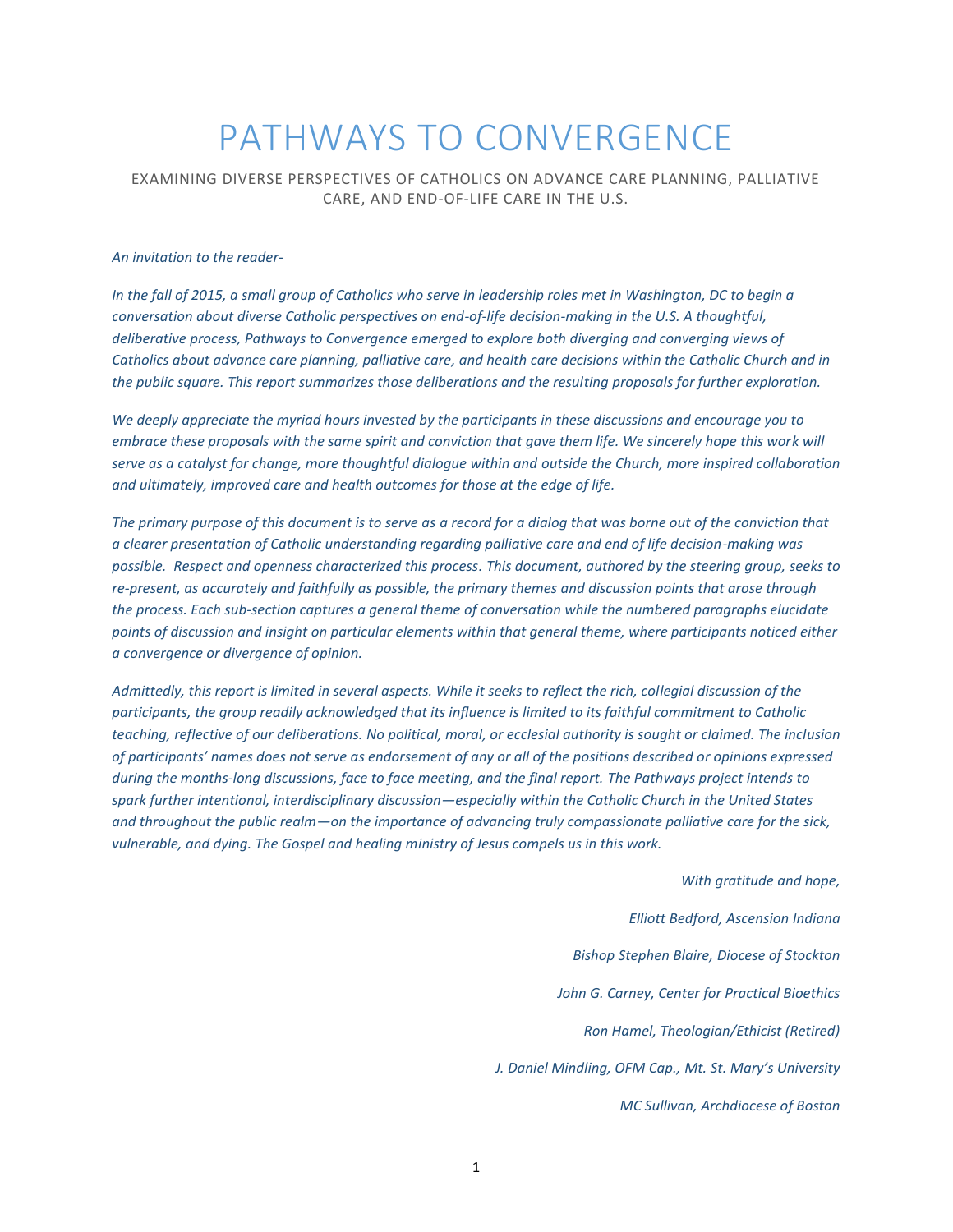### INTRODUCTION AND BACKGROUND

1. Attentive care for the seriously ill and dying is an essential part of the Church's mission. This commitment flows from Gospel teaching, as evidenced by the early Christians' care for victims of plagues, the founding in the fourth century of the earliest "hospitals," the formation of religious orders to care for the sick and dying, and the eventual spread of Catholic-sponsored health care institutions across most parts of the world. From the beginning of the Church, service to the poor, the hungry, the sick, and the dying has been a mark of the Christian in the world.

2. Persons serving in Catholic health care ministry have embraced this mission today and continue to carry it out by working cooperatively with a wide variety of people with diverse convictions and perspectives who are nevertheless devoted to the dignity and care of the human person. However, among Catholics, there are differences in the understanding and application of Church teaching about care for those at the end of life within and beyond pastoral and ecclesial settings, within Catholic health care, and in the public square. Such differences can have significant impact on how issues of advance care planning, palliative care, and shared decision-making in the final chapters of life are perceived, interpreted, and acted upon. Further, the current culture and practice of American health care poses both challenges to and opportunities for the ministry of palliative care and the ethical guidance it offers for end-of-life decision-making.

3. *Pathways to Convergence*, a project supported by The Pew Charitable Trusts, enabled a broad array of clergy, clinicians, practitioners, and ethicists to explore Catholic perspectives on these issues for more than a year. Participants engaged in a series of in-depth conversations on how Catholics accompany the sick and dying, how end-of-life medical decisions are made, and what role the Church has in promoting its message and vision in the public square. It was acknowledged at the outset that although Catholics share many strongly held views that converge, they also hold divergent views and practices that cause confusion and misunderstanding. The project was established with the hope that, through a respectful exploration of the convergence and divergence of views, participants could recognize a path forward that would enable Catholics to speak more clearly and distinctly about these issues to one another and to others as well. The effort was intended to confirm common affirmations, recognize divergences, and offer proposals to improve understanding and increase the clarity of the Church's common witness and the strength in its ministry and service, particularly in the areas of palliative care and support for advance care planning where its influence may be viewed as increasingly prophetic.

4. During the initial formation of *Pathways to Convergence*, a small group of leaders established a steering group that independently designed and directed the effort. That initial group soon identified an additional two dozen leaders from diverse professional perspectives, educational backgrounds, and geographic regions to join in the work. Working groups were established in three areas: the public square, the moral tradition, and clinical practice, with co-leaders named to facilitate each work group. These work groups sought first to identify areas in which there was a convergence of understanding and application of church teaching to palliative care and end-of-life decision-making. They also sought to locate points where there were divergent views or applications in practice. After a series of six online sessions that involved structured and open-ended dialogue over a three-month period, the work groups brought the results of their deliberations to a day-long meeting of the entire group in Chicago. This conference was a collegial exploration of the intersection of Catholic theory and practice on advance care planning, palliative care, and shared decision-making during the final chapters of life as it pertains to both the clinical and public arenas. The Appendix lists the participants and their affiliations.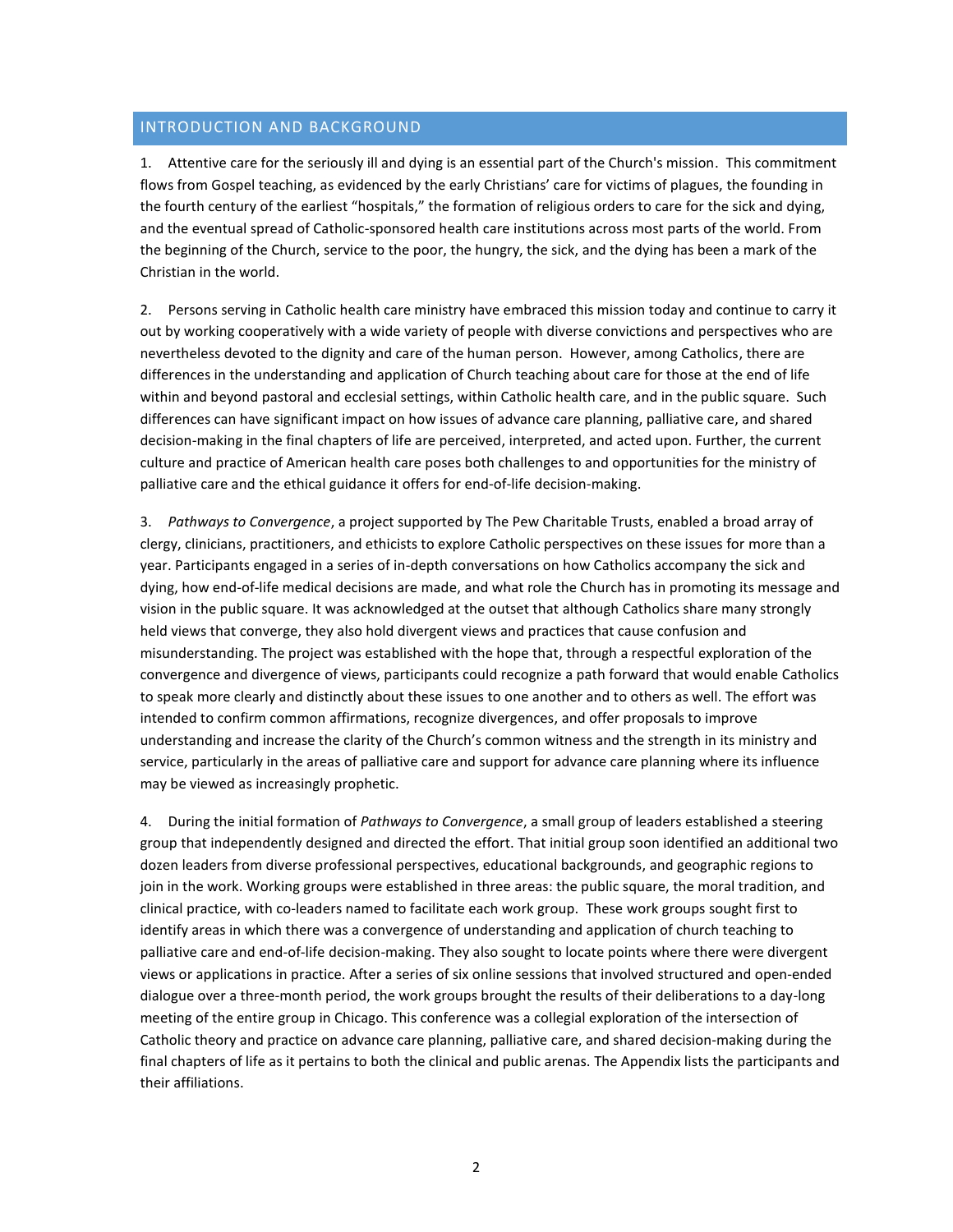5. This report seeks to faithfully capture and represent the main themes from a robust, wide-ranging, and candid discussion by the participants at the Chicago meeting and serve as a catalyst for further collaborative dialogue within and beyond the Church on these important matters.

## CULTURAL CONTEXT

 $\overline{a}$ 

6. Participants noted that commonly used phrases or terms often are reinterpreted in the current health care delivery environment and within society at large. The meanings of "human dignity," the "dignity of the person" or even the "sanctity of life" have become muddled. Many participants also agreed that the voice of Catholics and the Church on end-of-life care often is muted, misunderstood, and occasionally dismissed when it is raised to affirm that the life of every person has value, no matter how incapacitated or dependent the person becomes. This affirmation is commonly referred to within Catholic teaching as the inherent dignity that emanates from recognition that humans are "created in the image and likeness of God." An increasingly secular culture, however, associates or even equates dignity with independence and autonomy.

7. Catholic palliative care takes a different perspective, recognizing "gratuitousness; <sup>1</sup>" that life is a gift, and that we are stewards of the gift. For Catholics, the religious belief that holds "God is the Lord of life" is based on the commandment: "Thou shalt not kill." It stands in contrast to what secular culture values: placing primary emphasis on personal choice, or within a cultural context, an individual's autonomy over stewardship. Catholic teaching and practice are based on recognizing the dignity of each person, the gift of human life, the social nature and solidarity of all humankind, and the authentic common good. Many within the Church believe this view of solidarity is marginalized or even interpreted as a threat by those who champion "individual freedom."

8. Beyond the tensions posed by the values of personal choice and solidarity in end-of-life decisions, effective palliative care and, especially, hospice care, can be seen as proposing a conflicting set of values. On one hand, the embracing of a culture of autonomy holds that the denial of death may judge the discontinuation of treatment as a failure of medicine, reinforcing the "rights" of persons to continually seek aggressive curative measures. *Pathways* participants readily acknowledged this assumption as a hurdle in effectively fostering conversations and family-supported discernment of end-of-life care options. Simultaneously, this denial of death culture counterintuitively fosters autonomy through aid in dying, as some states recently have legalized what are commonly referred to in secular terms as "death with dignity" laws.

9. Participants recognized that advocacy of palliative care demands greater clarity of the wording we use. It must confront deliberate confusion over terminology (e.g.: assisted suicide versus death with dignity) as well as a cultural drift that emphasizes autonomy in a way that diminishes the attractiveness of accompaniment and palliative care. Educational efforts with providers, ethicists, Respect Life leaders, ecclesial representatives, and theologians will require collaboration, sustained communication, and professional updating on the science of palliative care, as well as jointly hosting public relations efforts in the public square.

<sup>1</sup> Benedict XVI, Caritas in Veritate: *34. Charity in truth places man before the astonishing experience of gift. Gratuitousness is present in our lives in many different forms, which often go unrecognized because of a purely consumerist and utilitarian view of life. The human being is made for gift, which expresses and makes present his transcendent dimension. Sometimes modern man is wrongly convinced that he is the sole author of himself, his life and society.*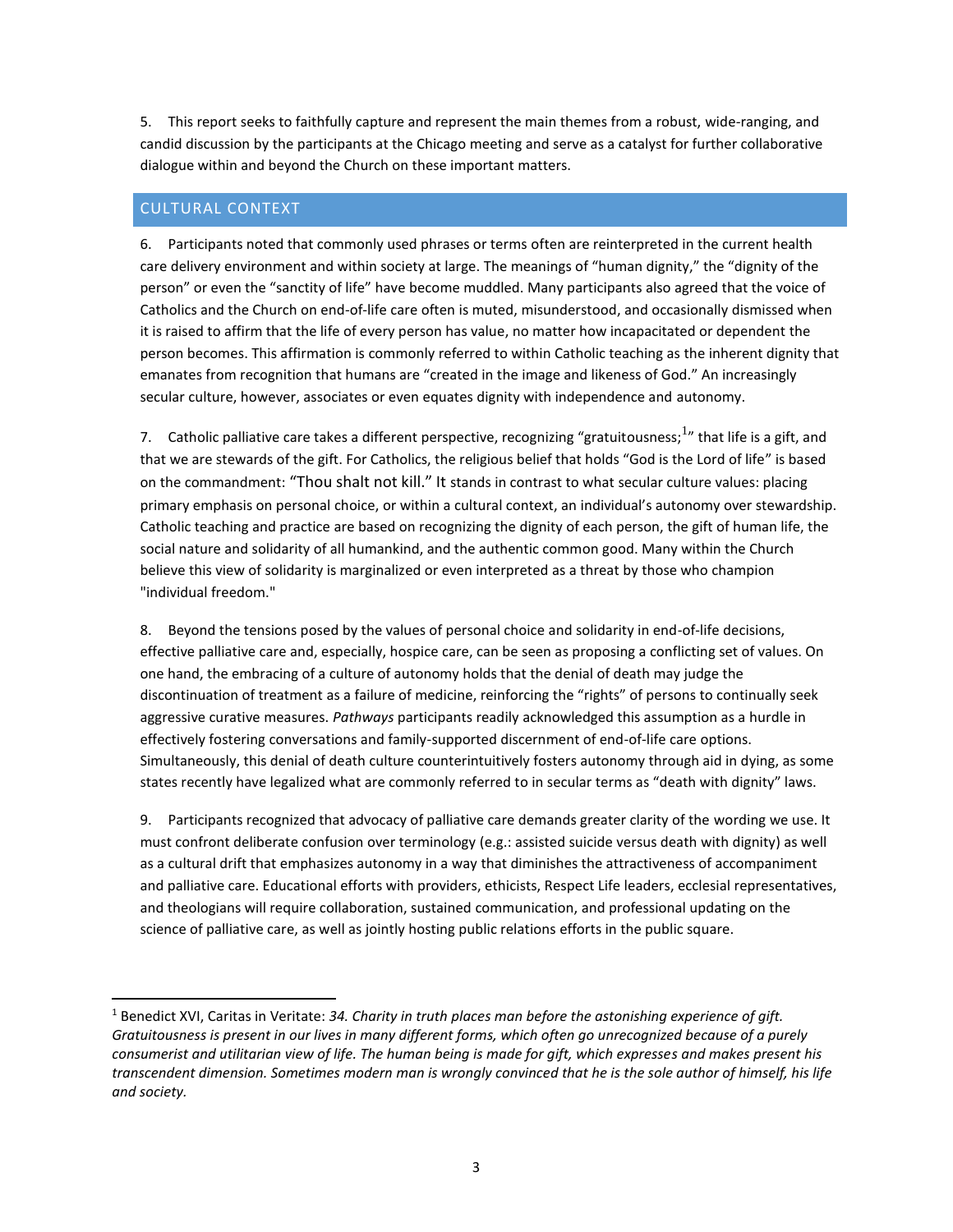10. The recent weakening of formal positions against assisted suicide by some professional membership organizations at state and national levels has raised serious concerns among some Catholic writers. Those authors have leveled charges that the shifts from official positions opposing assisted suicide to "do not support" or "studied neutrality" in essence undermine those who maintain absolute opposition. Others worried that it might contribute to the misperception that palliative care is nothing more than "stealth euthanasia." In discussing the charge levied by the writers, however, *Pathways* participants did not endorse this argument. They acknowledged that leveling the claim, and its acceptance in some circles, underscored the need for greater clarity in what defines and distinguishes palliative care, along with the call to more clearly present the distinct Catholic perspectives and positive arguments for the benefits it offers.

11. For Catholic health care providers and policy advocates to respond effectively to these concerns about physician assisted suicide, we need a more complete understanding of the cultural context from which such concerns arise. Patient autonomy, personal choice, and quality of life deserve consideration, but they must be understood as part of a broader context of Church teaching that is not widely understood. To achieve a better understanding of what autonomy, choice, and quality of life mean, a concerted effort must be undertaken (i.e., to properly reflect how a Catholic understanding can effect a positive change for clinicians, policymakers and, particularly, the "people in the pew").

12. *Pathways* participants conceded that, although evidence is anecdotal and inferential, there is, for some, a kernel of truth to these claims. Examples of allegations of misuse include inappropriate use of opioids or withholding food and water. Unfortunately, allegations of such abuses and associations have fostered a limiting defensiveness, a fear and caution, even incorrect generalizations about what palliative care actually is. These concerns give rise to calls for greater "protection of life," so much so that a label of "vitalist" has been assigned to some proponents. Vitalism holds that the preservation of human life is an absolute imperative in every case, regardless of moral consideration of futility or burden. Palliative care professionals must balance these views against the long-standing tradition of the Church that recognizes the sacredness of life but does not hold that the preservation of human life has absolute value. Concerns about treatments, however, may lead to delays in appropriate and beneficial palliative care. While those who call attention to the potential risks in limiting treatments should be heard, their call affirms the need for vigilance among Catholics and for redoubling the demand for greater leadership in promoting authentic palliative care that truly respects human dignity.

## PALLIATIVE CARE

 $\overline{a}$ 

13. Pathways participants saw benefit in working from the World Health Organization (WHO) definition<sup>2</sup>, which appeared comprehensive and compatible with the *Ethical and Religious Directives for Catholic Health* 

- affirms life and regards dying as a normal process;
- intends neither to hasten or postpone death;
- integrates the psychological and spiritual aspects of patient care;
- offers a support system to help patients live as actively as possible until death;
- offers a support system to help the family cope during the patient's illness and in their own bereavement;

<sup>&</sup>lt;sup>2</sup> The WHO definition [\(http://www.who.int/cancer/palliative/definition/en/](http://www.who.int/cancer/pallitive/definition/en/)) reads, " Palliative care is an approach that improves the quality of life of patients and their families facing the problem associated with lifethreatening illness, through the prevention and relief of suffering by means of early identification and impeccable assessment and treatment of pain and other problems, physical, psychosocial and spiritual. Palliative care provides relief from pain and other distressing symptoms;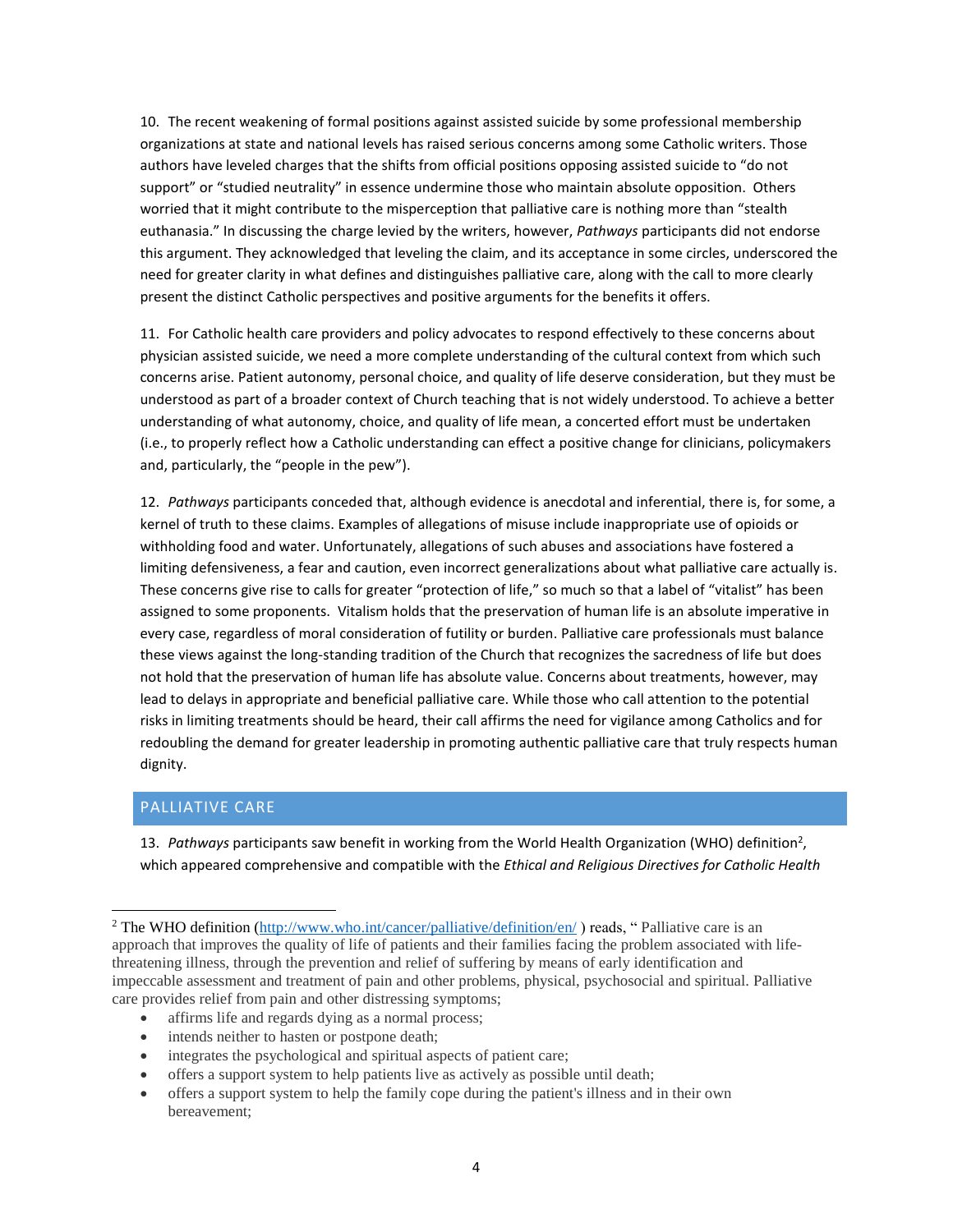*Care Services, 5th ed*. They endorsed Pope Francis' description: "Palliative care is an expression of the truly human attitude of taking care of one another, especially of those who suffer. It is a testimony that the human person is always precious, even if marked by illness and old age. Indeed, the person, under any circumstances, is an asset to him/herself and to others and is loved by God. This is why, when their life becomes fragile and the end of their earthly existence approaches, we feel the responsibility to assist and accompany them in the best way."<sup>3</sup> Palliative care thus provides us with a new opportunity to love those in need.

14. *Pathways* participants expressed some diverse (and at times divergent) nuances around the idea of palliative care. They embraced the idea that such care should really begin at the first medical encounter in the presence of serious or chronic illness. Some opined that a distinctive Catholic approach to palliative care optimally should include the intentional formation or support of a community of discernment or a *community of care* around a plan of compassionate care. Palliative care includes the formulation of such a plan. <sup>4</sup> A number of participants spoke about how palliative care can embody a pastoral *theology of accompaniment* that should characterize a Catholic approach.<sup>5</sup> A few raised a strong voice that accompaniment should reflect a *pastoral theology of invitational evangelization,* suggesting that those to whom we offer palliative care should be invited, even explicitly, to an encounter with Christ in order to find meaning in their life and to see the reality of redemptive suffering that is available only through him. Participants also discussed divergent ways in which the palliative care team can offer spiritual care and witness the presence of Christ who accompanies the sick and dying. After exploring the language of "good death," or even "holy death," the group did not embrace the terms. Instead, several participants referenced physician Ira Byock and the language of "dying well" as properly expressing the way in which death can become meaningful to the patient and family.<sup>6</sup> Many participants found resonance with the "Whole Person Care Initiative of the Alliance of Catholic Health Care and the California Catholic Conference of Bishops."<sup>7</sup> This project creates closer working relationships between Catholic health care and parishes in providing a ministry of whole person care so that "persons in our congregations, communities and hospitals are loved, wanted and worthy and will be prepared for and supported in health and serious illness through the end of life." $8$ 

15. There was general convergence and even enthusiasm around the prophetic witness that palliative care provides, not merely as a counter to those who claim that compassion means sanctioning assisted suicide, but

<sup>3</sup> Francis, Address to the Pontifical Academy for Life (May 2015)

<sup>6</sup> Se[e http://irabyock.org/books/dying-well/.](http://irabyock.org/books/dying-well/)

 $\overline{a}$ 

<sup>•</sup> uses a team approach to address the needs of patients and their families, including bereavement counseling, if indicated;

will enhance quality of life, and may also positively influence the course of illness;

<sup>•</sup> is applicable early in the course of illness, in conjunction with other therapies that are intended to prolong life, such as chemotherapy or radiation therapy, and includes those investigations needed to better understand and manage distressing clinical complications."

[https://w2.vatican.va/content/francesco/en/speeches/2015/march/documents/papa-francesco\\_20150305\\_pontificia](https://w2.vatican.va/content/francesco/en/speeches/2015/march/documents/papa-francesco_20150305_pontificia-accademia-vita.html)[accademia-vita.html.](https://w2.vatican.va/content/francesco/en/speeches/2015/march/documents/papa-francesco_20150305_pontificia-accademia-vita.html) See also Benedict XVI, World Day of the Sick 2006) [http://w2.vatican.va/content/benedict](http://w2.vatican.va/content/benedict-xvi/en/messages/sick/documents/hf_ben-xvi_mes_20061208_world-day-of-the-sick-2007.html)[xvi/en/messages/sick/documents/hf\\_ben-xvi\\_mes\\_20061208\\_world-day-of-the-sick-2007.html.](http://w2.vatican.va/content/benedict-xvi/en/messages/sick/documents/hf_ben-xvi_mes_20061208_world-day-of-the-sick-2007.html)

<sup>&</sup>lt;sup>4</sup> John Paul II, Address to the Pontifical Council for Health Care 2004[, https://w2.vatican.va/content/john-paul](https://w2.vatican.va/content/john-paul-ii/en/speeches/2004/november/documents/hf_jp-ii_spe_20041112_pc-hlthwork.html)ii/en/speeches/2004/november/documents/hf\_jp-ii\_spe\_20041112\_pc-hlthwork.html.

<sup>5</sup> Here *Pathways* participants developed the image of Christ walking with the disciples on the road to Emmaus and the "art of accompaniment" as spoken of by Pope Francis. See for example *Evangelii Gaudium* #169 ff, [https://w2.vatican.va/content/francesco/en/accompantations/documents/papa-francesco\\_esortazione](https://w2.vatican.va/content/francesco/en/accompantations/documents/papa-francesco_esortazione-ap_20131124_evangelii-gaudium.html)[ap\\_20131124\\_evangelii-gaudium.html](https://w2.vatican.va/content/francesco/en/accompantations/documents/papa-francesco_esortazione-ap_20131124_evangelii-gaudium.html)

<sup>7</sup> Se[e http://www.thealliance.net/index.php/palliative-care-end-of-life](http://www.thealliance.net/index.php/palliative-care-end-of-life) 

<sup>8</sup> Ibid.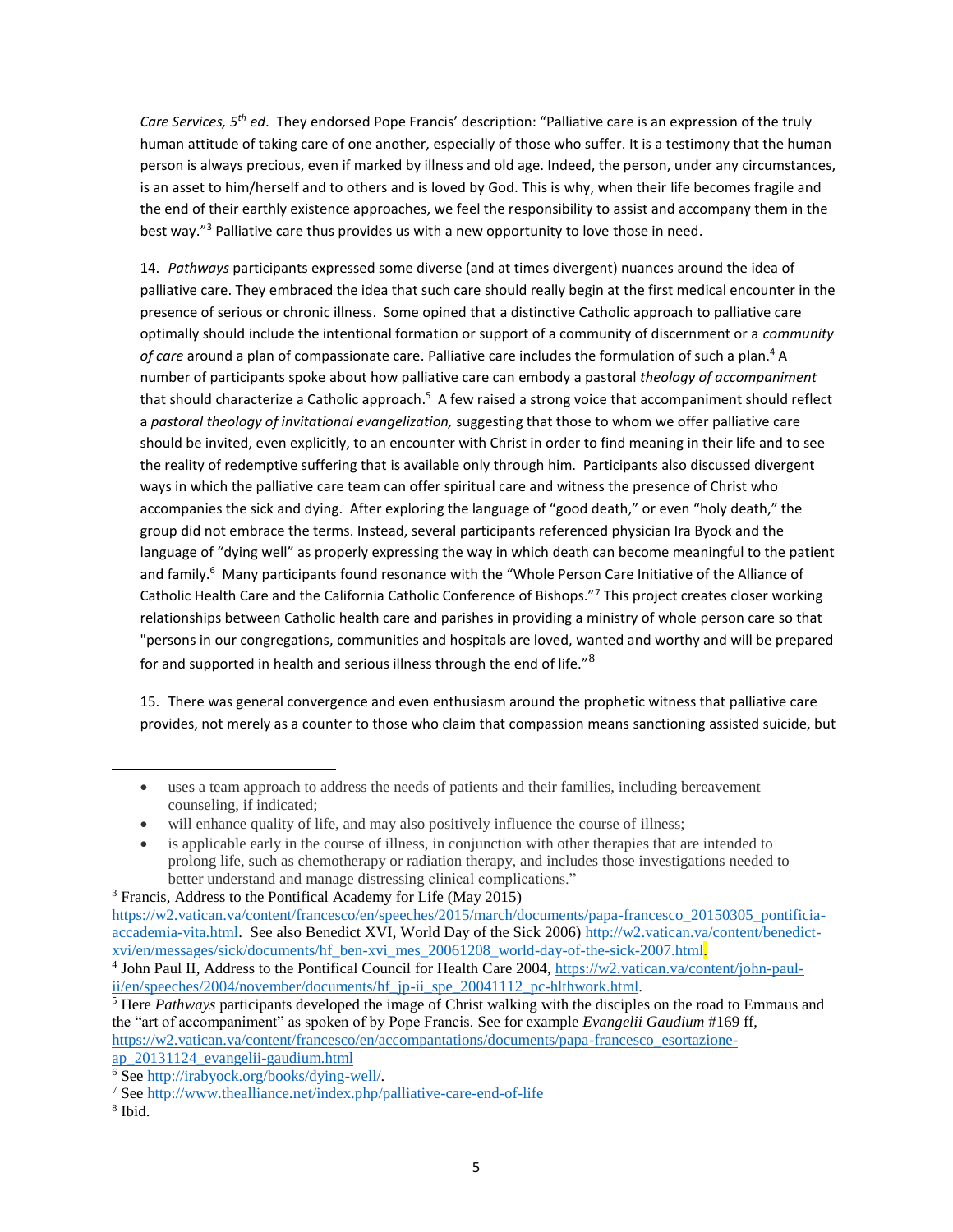as a fundamentally positive call to action affirming our duty to offer compassion to all those who are suffering and dying, because they bear the image of God.

16. *Pathways* participants also acknowledged the questions raised by a new population of those seeking legal assisted suicide. This includes the morally complicated and clinically complex issue of voluntary stopping of eating and drinking (VSED).

17. Two different groupings of the Canadian Bishops have offered statements in response to assisted suicide legislation in their country. They have taken divergent approaches to the accompaniment of individuals and their loved ones in this tense environment.<sup>9</sup>

18. *Pathways* participants concluded that compassionate accompaniment means there is an obligation to act as companion, not as an accomplice to either a fear-based vitalism or the plea for assisted suicide. On this matter, there is no conscience-neutral stance. Catholic principles of moral cooperation offer crucial guidance in challenging situations of accompaniment.

### ADVANCE CARE PLANNING

 $\overline{a}$ 

19. *Pathways* participants strongly affirmed the significance of advance care planning as both compatible with Church teaching and an important component of appropriate palliative care. The group noted that Catholic tradition supports a provider-patient relationship characterized by a social discernment model of advance care planning rooted in the virtues of counsel and prudence. Such social discernment entails all stakeholders involved in care planning to continuously re-evaluate circumstances amid the progression of disease, revisiting decision-making and goals of care accordingly. This ongoing "re-visioning" process stood in contrast to the culturally dominant model in which the isolated patient is an autonomous individual making decisions based on purely informational consultation with providers and family. In the latter model, the patient's plan is to be implemented by the care team and family, regardless of circumstances.

20. The discernment model relies on a convergence that shared decision-making ought to be promoted, as long as it respects the proper responsibilities and boundaries of each stakeholder, e.g., patient, family, provider. At the same time, participants noted that disagreements about what shared decision-making looks like in practice might be a source of divergence.

21. A paramount necessity, *Pathways* participants agreed, is a well-formed conscience provided with adequate education and discernment. It empowers patients and families to make sound prudential judgments in advance care planning and end-of-life decision-making. The group affirmed that medicine is a probabilistic, inexact science; consequently, advance care planning and decision-making always should be placed in context and prudent in nature. Limitations of certitude play a large role in real life decision-making, and participants recognized that limited certitude may lead to divergence around how individuals might apply the principles of the Church's teaching in their lives. There was, nevertheless, strong convergence and agreement on Catholic teaching and principles for end-of-life care and decision-making, but some divergence on their application in particular situations.

<sup>9</sup> The Catholic Bishops of Alberta and the Northwest Territories (2016) [http://archgm.ca/wp](http://archgm.ca/wp-content/uploads/2016/10/2016-09-14_SacramentalPracticeinSituationsofEuthanasia.pdf?9910a6)[content/uploads/2016/10/2016-09-14\\_SacramentalPracticeinSituationsofEuthanasia.pdf?9910a6,](http://archgm.ca/wp-content/uploads/2016/10/2016-09-14_SacramentalPracticeinSituationsofEuthanasia.pdf?9910a6) and Atlantic Episcopal Assembly (2016) <http://rcchurch.com/uploads/AEA%20%20Pastoral%20letter%20medical%20assisted%20dying.pdf>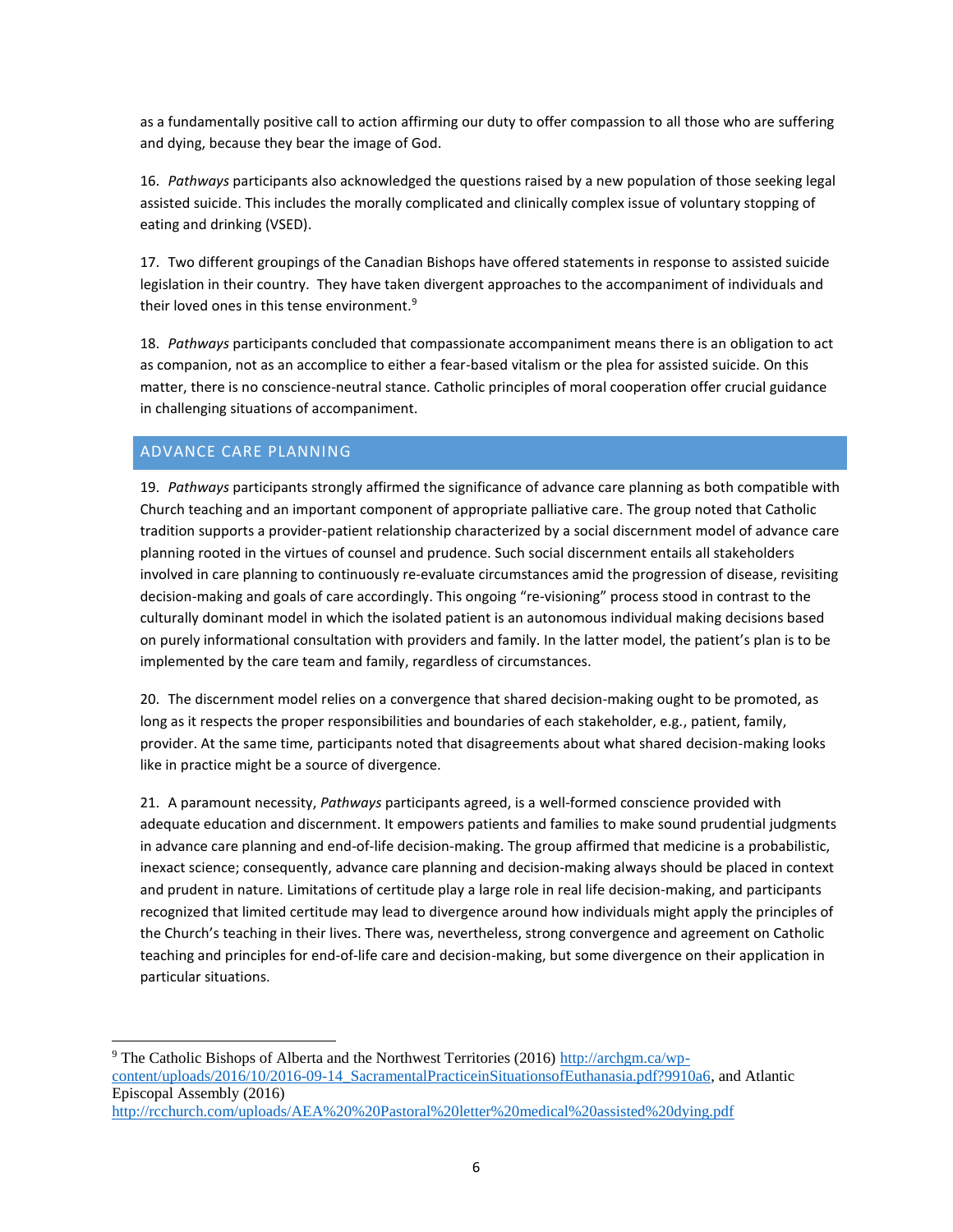22. There was strong convergence that to help people develop well-formed consciences, the Church's teaching and tradition related to palliation and end-of-life decision-making needs to improve dramatically among the general church membership, from those in the pew, to clergy and bishops, to Catholic clinicians themselves. Further catechesis is necessary to help people in their prudential judgments. Finally, there was divergence on how or if one could adhere to the guiding principles of cooperation while at the same time practicing compassionate, invitational accompaniment.

23. Though there are many tools for documenting well-formed advance care planning decisions, *Pathways* participants recognized that too few do anything more than serve as tools to comply with state law healthcare directives, or appointing an agent and clarify instructions. A noticeable convergence arose around the value of having advance care planning tools that can communicate the patient's values and preferences to be considered in the assessment of interventions (e.g., resuscitation or feeding tube) and thereby help avoid concerns raised by diminishing or episodic capacity or in situations of hurried decisions during crises.

24. Some participants described positive experiences around the use of Physician Orders for Life Sustaining Treatment (POLST) forms worked out in close collaboration with practitioners and church leaders. At the same time, others raised specific concerns and points of divergence about POLST initiatives, where forms vary stateby-state. Points of divergence arose around:

- whether POLST forms are helpful or problematic
- whether it is prudent to include (as current forms do) crisis and nonrescue (limited) interventions on an immediately actionable document
- whether there is consistency in the model itself (since forms vary by state)
- whether the tool is being used consistently across delivery settings
- whether it is being used voluntarily, as intended
- whether it is targeting those for whom it is designed (a select patient population nearing the end of life)
- whether abuses of the instrument in fact ought to invalidate its continued implementation and use

There was, however, convergence that documents and tools that would preclude or eliminate the exercise of clinical judgment or prudence would not be consistent with the Catholic tradition.

## SOCIAL RESPONSIBILITY

25. The social responsibility role of the Church and individual Catholics to promote a clear vision of palliative care and end-of-life care was widely affirmed. The group recognized that, given the complexity of the Church, Catholics may have different roles and responsibilities for advancing this message.

26. Catholics are called to speak and act as Christians who are committed to dignity of the human person and sacredness of human life. This responsibility is vital as Western society continues to secularize, in breadth and intensity, in a way that negatively impacts care for the poor and the vulnerable. Catholics have a role to inform society, not just those among the baptized.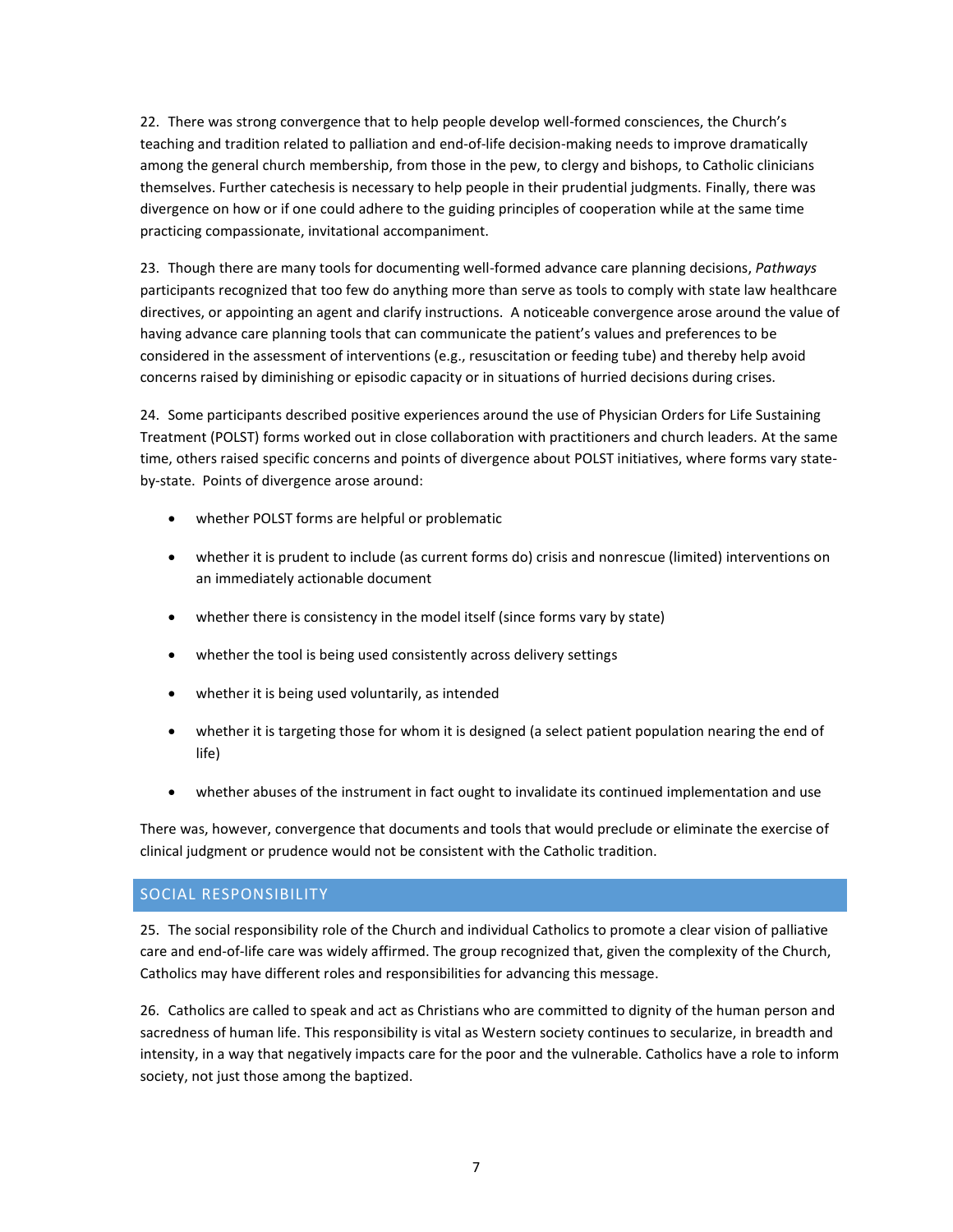27. Catholics also are called to speak and act as a Church, affirming the distinct roles each and every one has—a unified Church amid diverse adherents. Recognizing that individual, situational, role-specific diversity of individuals and groups within the Catholic community may also give rise to points of divergence, Catholics can identify opportunities to better understand those divergences and deliberate on how to leverage such diversity to advance palliative care.

28. Catholics have an equal responsibility to act as diligent citizens. According to their individual role, Catholics should be adequately educated about the Church's vision of palliative care and how it should be promoted, both within the Church and within their respective local community. This responsibility is especially significant among those who can impact societal change, including health professionals and political leaders.

29. As caregivers, Catholics have a similarly important role. Among their communities, families and friends, individuals can educate themselves on important topics such as advance care planning and palliative care, and related Church teaching. And while myriad resources exist, both Catholic and non-Catholic, greater emphasis and intentionality should be given to helping guide caregivers in gaining greater understanding in these shared decision-making matters. All affirmed the significant opportunity to educate caregivers and capture their voice.

30. In every instance, living out this social responsibility means placing an emphasis on a prophetically pastoral Catholic voice. In both the indicative and the imperative, this voice must speak and seek the truth: affirming the dignity of all, including the marginalized and frail; accompanying them in their suffering; vigilantly rejecting despair and condemning the dehumanizing practices of suicide and euthanasia; researching, developing, and improving care techniques, models and care planning tools; proclaiming that suffering and death are realities filled with meaning, especially in light of Christ's own redemptive death and resurrection. Participants recognized that such a grounded but multipronged approach will find challenges in a secular pluralistic society, wherein the notion of "truth" itself often is a point of strong divergence.

31. Furthermore, strong cultural currents in the public square raise serious questions for Catholics and the Church to reflect upon and discern. For instance, political movements such as "Aid in Dying" are driven by nationally identifiable faces and narratives that assert assisted suicide is a compassionate approach to treat the suffering and dying. Do Catholics adequately give voice to an alternative narrative that expresses the comfort and meaning that palliative care provides? How can and should this message be fostered and proclaimed in a way that is personally meaningful and has an impact on broader society? Is this vision being discussed within Catholic schools of medicine and law? Is there dialogue with workers in Catholic health systems, or is this discussed only among thought leaders like those in the *Pathways* meeting? The participants' strong agreement that the Church maintains a role in promoting its vision in the public square indicated that such questions cannot and should not be left unaddressed.

32. There was some divergence about what is or ought to be said in the public square, both in terms of message and style. Some participants favored strong statements in opposition to assisted suicide. Others emphasized, even in taking a stand in opposition, that a more positive approach and tone, focused on understanding the suffering of those seeking or advocating for assisted suicide, might be more readily received in the public square and lead to more potential collaborations.

33. Without hesitation, all agreed: More dialogue is needed, both within the Church and between Catholics and society, so that Catholics and the Church are better informed, more clinically and socially coordinated, and society is improved through better access and use of palliative and end-of-life care.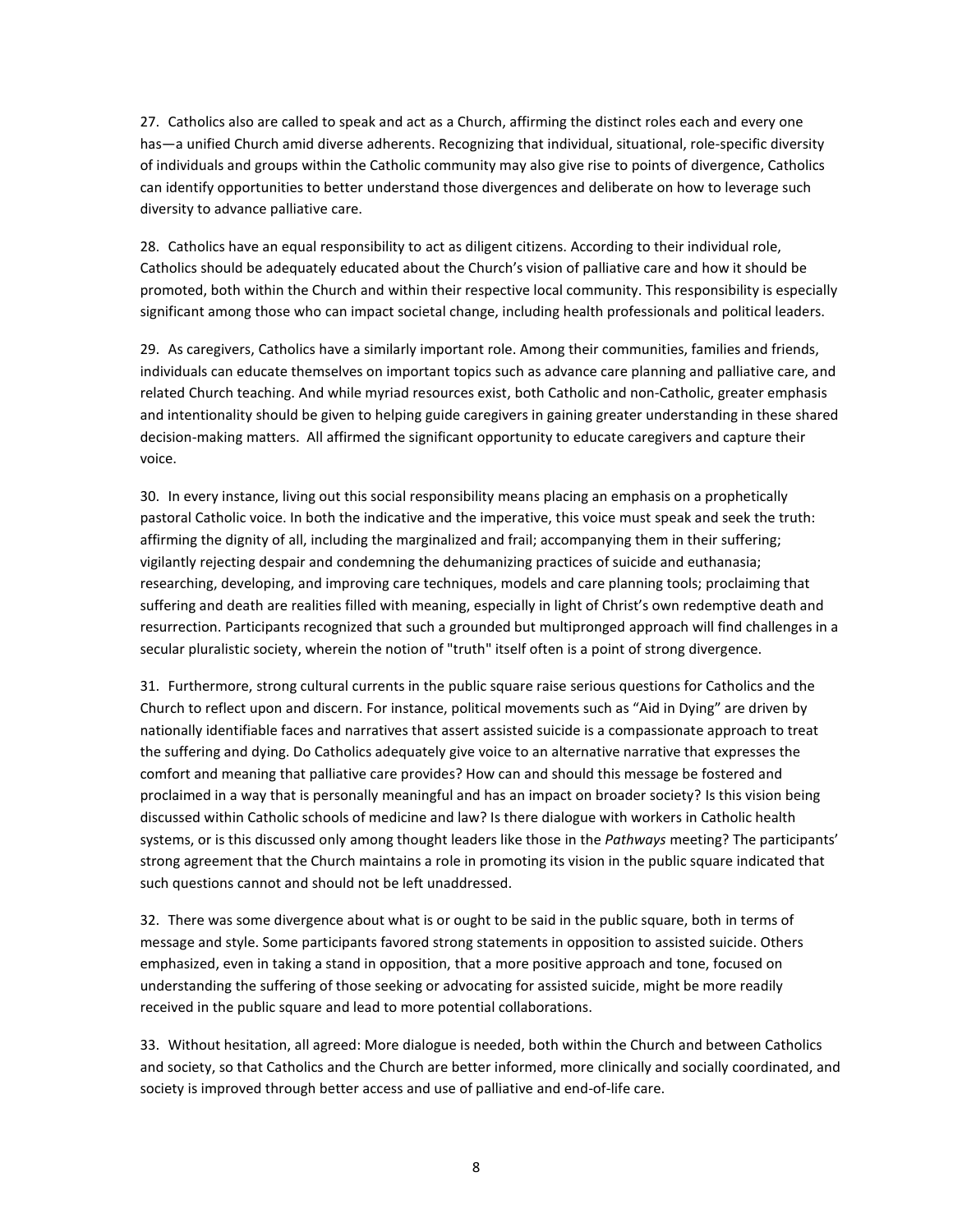### MOVING FORWARD

34. The participants recognized that neither the process nor the proceeding was comprehensive or exhaustive of the range of questions and issues the Church faces as it seeks to advance its vision of palliative and end-of-life care. Within the dialogue, however, certain points emerged with great clarity:

- Participants recognized that palliative care and end-of-life decision-making faces the challenge of medical specializations that make holistic care both more challenging and, at the same time, more necessary. Palliative care is coordinated and intentionally holistic care.
- The group recognized that we need education within the Church and clarification of policies and programs within the diverse community of providers, as well as publicity and community education efforts outside the Church. The language we have been using is not enough.
- It emerged in our discussion of various forms of POLST in use throughout the country that there still is unresolved tension between proponents and opponents. Many participants were eager to bring the voices of practitioners to these discussions.
- It emerged that the language about end-of-life decision-making frequently focuses on prohibitions of unethical behavior. The group called for a change in tone to give voice to the positive and lifeaffirming nature of palliative care, the formation of a community of discernment, and loving accompaniment at the end of life.

35. While the Church has a helpful and rich corpus of teaching on matters related to palliative care, the diverse roles, circumstances, and perspectives of Catholics entail that an element of diversity and divergence among Catholics is to be expected, especially on matters of practical application, such as POLST. This diversity can be mutually beneficial and internally enriching, as it can help deepen insight and nuance understanding within the Church. Further, participants recognized that Catholic support for palliative care was not novel but integral and long-standing to the operations of the Catholic health care ministry in the United States. Moreover, due to this long-standing commitment, Catholic health care providers and individuals are eager to advance and grow palliative care efforts.

36. Given these emerging insights, the participants considered a number of proposals for how the Catholic community might move the conversation forward. A significant concern about language clarity led to recommendations that documents, especially the *Ethical and Religious Directives for Catholic Health Care Services*, might be revised and updated to include more explicit and more lay-oriented language in affirmative directives regarding hospice and palliative care.

37. The identified desire for further sustained, intentional dialogue within the Church gave rise to additional proposals. First, that a formal organ for dialogue between the United States Conference of Catholic Bishops and Catholic health care providers, systems, associations, and individual clinicians be established. Second, that clerics, theologians, clinicians, ethicists, and others be invited to discuss and educate one another, contemplating a consensus-building "moral summit." This could provide a more formal expression to the Church in the United States' voice on issues related to palliative care and end-of-life care. Above all, it was recognized that to effectively carry its message to the world, the Church must be more intentional about fostering its own consistent dialogue and understanding of palliative care and end-of-life care. The Gospel and healing ministry of Jesus demand nothing less.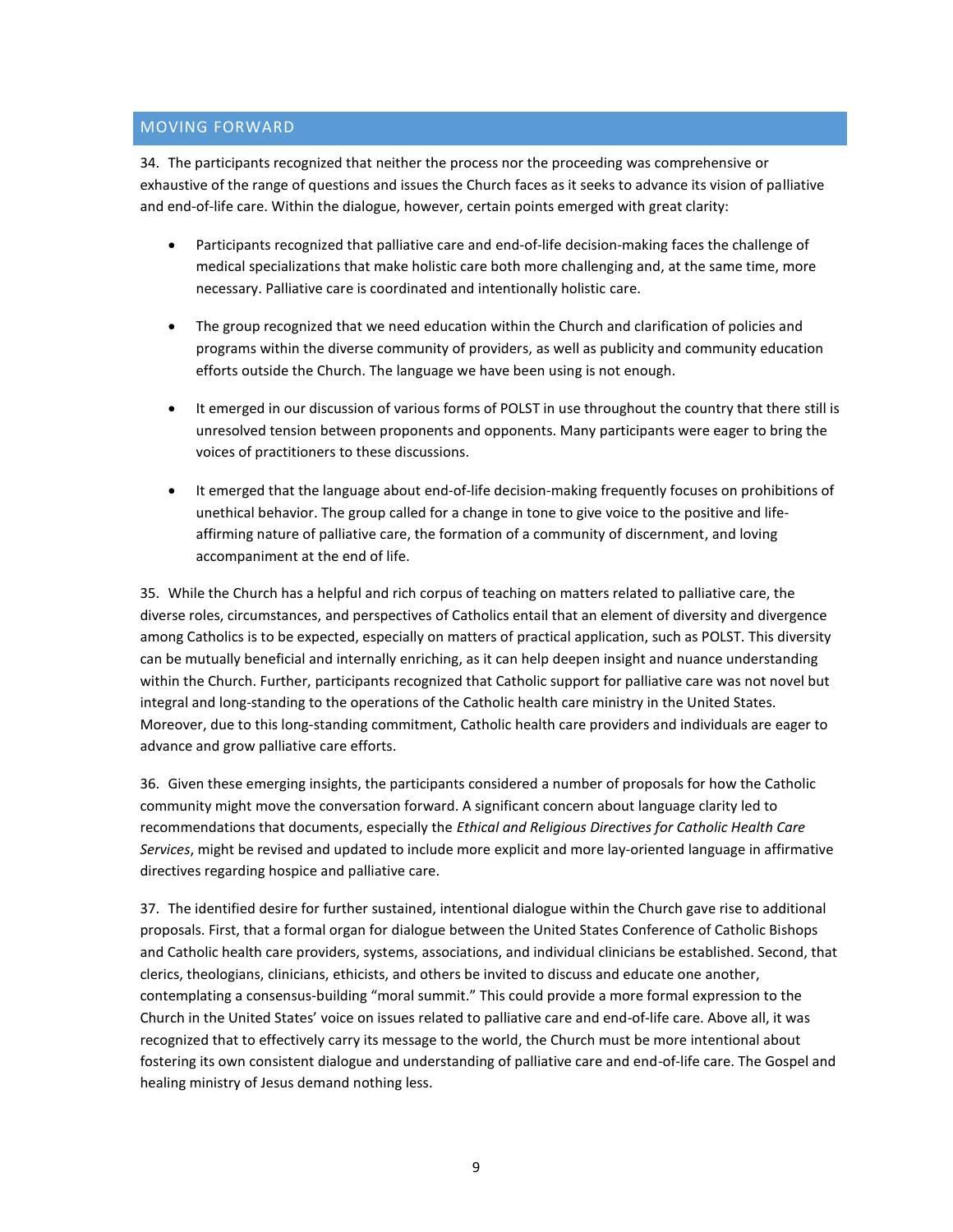## APPENDIX

The Steering Group gratefully acknowledges the participants listed below for their personal and professional contributions to the completion of this report. Individuals listed and their affiliations are for information purposes only. Participation in the project does not necessarily indicate endorsement of all aspects of this report.

| PARTICIPANTS                          |                                                      |                                                                                           |
|---------------------------------------|------------------------------------------------------|-------------------------------------------------------------------------------------------|
| Name                                  | Title                                                | Organization                                                                              |
| Nicanor Austriaco, OP                 | Professor of Biology and of Theology                 | Providence College                                                                        |
| John F. Brehany                       | Director of Institutional Relations                  | The National Catholic Bioethics<br>Center                                                 |
| Javier Bustos                         | Vicar of Hispanic Ministry                           | Archdiocese of Milwaukee, The<br>Archbishop's Delegate for Catholic<br><b>Health Care</b> |
|                                       | Pastor                                               | Saint Joseph Catholic Church                                                              |
|                                       | <b>Moral Theology Professor</b>                      | Sacred Heart Seminary and School<br>of Theology                                           |
| Peter J. Cataldo                      | Senior Vice President, Theology and Ethics           | Providence St. Joseph Health                                                              |
| Lori Dangberg                         | Vice President                                       | Alliance of Catholic Healthcare                                                           |
| Jean deBlois, CSJ                     | Professor Emerita                                    | Aquinas Institute of Theology                                                             |
| M. Peter Lillian Di Maria,<br>O Carm. | Director                                             | Avila Institute of Gerontology                                                            |
| Mary Diana Dreger, OP                 | Internal Medicine, Saint Thomas Medical<br>Partners  | The Holy Family Health Center                                                             |
|                                       | <b>Assistant Clinical Professor of Medicine</b>      | Vanderbilt University Medical<br>Center                                                   |
| John J. Hardt                         | Vice President, Mission Integration                  | Loyola University Health System                                                           |
|                                       | Associate Professor, Bioethics                       | Loyola University Chicago Stritch<br><b>School of Medicine</b>                            |
| Sarah E. Hetue Hill                   | Director, Palliative Care                            | <b>Ascension Health</b>                                                                   |
| Lois Lane                             | Vice President, Mission Integration                  | <b>Catholic Health Initiatives</b>                                                        |
| Amy S. Martin                         | Director, Clinical Ethics                            | Presence Health                                                                           |
| John Morris                           | Professor of Philosophy, Department of<br>Philosophy | Rockhurst University                                                                      |
|                                       | Director of the Office of Catholic Health Care       | Diocese of Kansas City-St. Joseph<br>(Missouri)                                           |
| Kevin Murphy                          | Vice President of Theology and Ethics                | <b>Catholic Health Initiatives</b>                                                        |
| Susan Nelson                          | Medical Director, Senior Services                    | Franciscan Missionaries of Our<br>Lady                                                    |